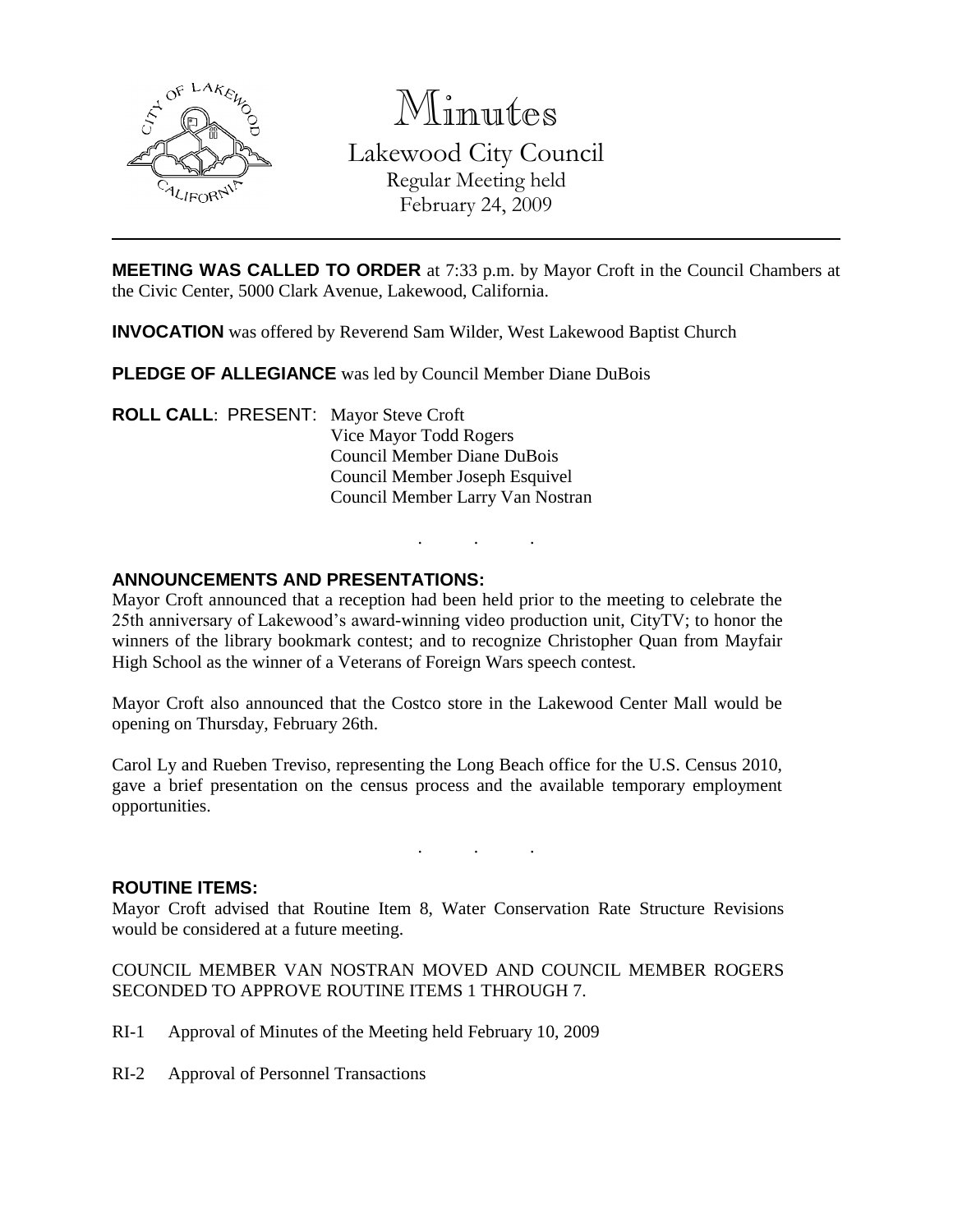City Council Minutes February 24, 2009 Page 2

#### **ROUTINE ITEMS:** Continued

- RI-3 Approval of Registers of Demands
- RI-4 Approval of Meeting Reports and Authorizations Pursuant to AB1234
- RI-5 Approval of Monthly Report of Investment Transactions
- RI-6 Approval of Agreement for Lakewood Little League Use of Rynerson Park
- RI-7 Approval of Release of Improvement Security for Tract Map 62736, 11124 Del Amo Boulevard

UPON ROLL CALL VOTE, THE MOTION WAS APPROVED:

AYES: COUNCIL MEMBERS: Esquivel, DuBois, Rogers, Van Nostran and Croft NAYS: COUNCIL MEMBERS: None

**2.1 • CONFIRMING ELECTION TO RECEIVE A SHARE OF TAX INCREMENT ALLOCATION FOR REDEVELOPMENT PROJECT AREA NO. 1 & AREA NO. 3**

. . .

Administrative Services Director Diane Perkin stated that the proposed resolutions would provide a written confirmation of the City's existing formula for tax increment allocation for Redevelopment Project Areas No. 1 and No. 3.

RESOLUTION NO. 2009-3; A RESOLUTION OF THE CITY COUNCIL OF THE CITY OF LAKEWOOD ELECTING TO RECEIVE A SHARE OF TAX INCREMENT ALLOCATED PURSUANT TO THE REDEVELOPMENT PLAN FOR REDEVELOPMENT PROJECT NO. 1

RESOLUTION NO. 2009-4; A RESOLUTION OF THE CITY COUNCIL OF THE CITY OF LAKEWOOD ELECTING TO RECEIVE A SHARE OF TAX INCREMENT ALLOCATED PURSUANT TO THE REDEVELOPMENT PLAN FOR REDEVELOPMENT PROJECT NO. 3

Ms. Perkin confirmed for Vice Mayor Rogers that the 80 percent referenced in the resolutions was due to the Housing Set-Aside requirements.

VICE MAYOR ROGERS MOVED AND COUNCIL MEMBER DUBOIS SECONDED TO ADOPT RESOLUTIONS NO. 2009-3 AND NO. 2009-4. UPON ROLL CALL VOTE, THE MOTION WAS APPROVED:

. . .

AYES: COUNCIL MEMBERS: Esquivel, DuBois, Rogers, Van Nostran and Croft NAYS: COUNCIL MEMBERS: None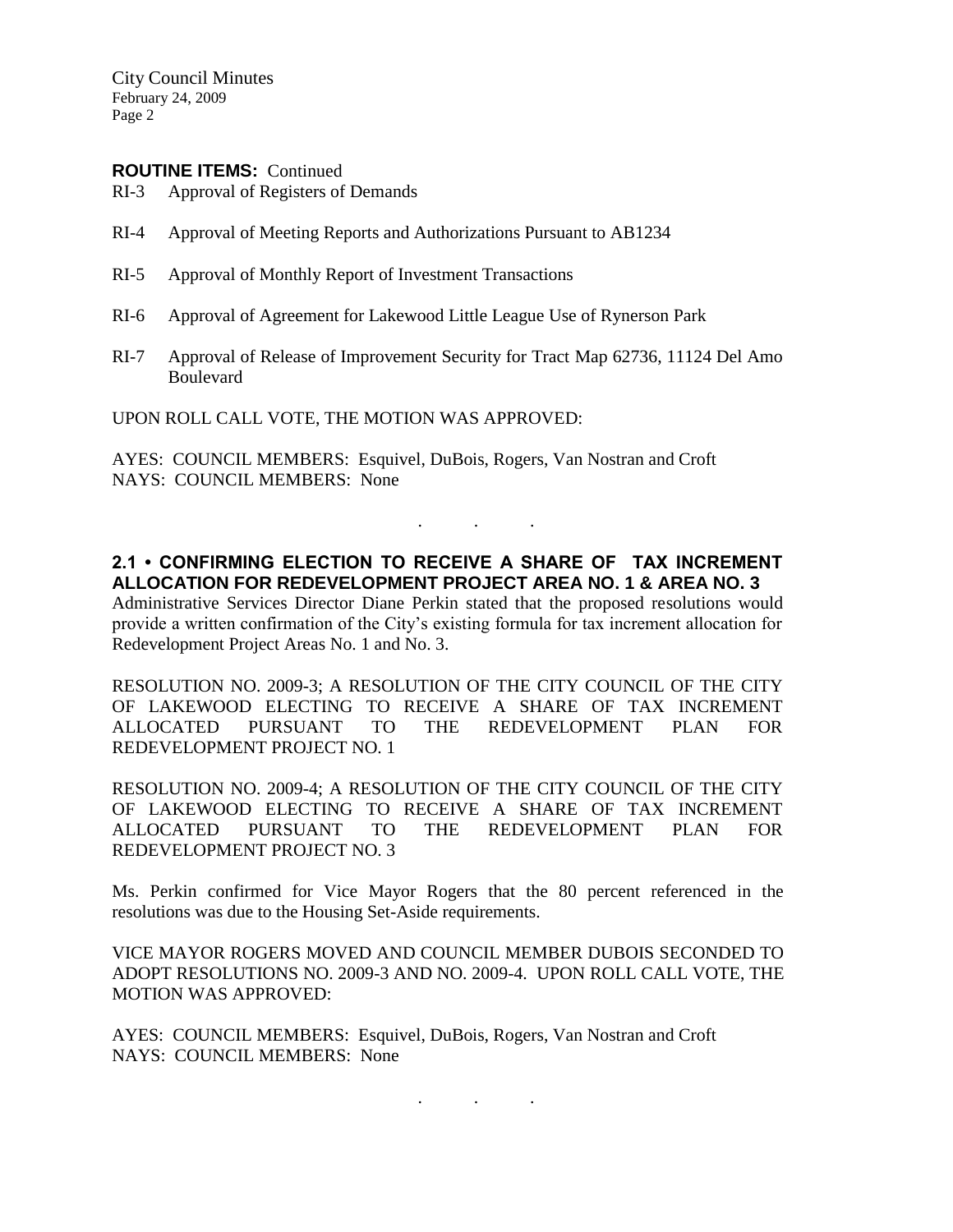# **3.1 • ENGINEERING DESIGN SERVICES FOR SOUTH STREET PAVEMENT REHAB**

Public Works Director Lisa Rapp displayed slides and gave a brief presentation based on the memo contained in the agenda. She provided an update on the City's street resurfacing program indicating that 92 percent of City streets had been repaved since 2000. She reported that design had been completed for Bloomfield Avenue and that staff was proposing to proceed with design for rehab of South Street. Both projects would then be available for proposed Federal stimulus funding, should it become available. It was the recommendation of staff that the City Council accept the proposal of Willdan to provide design services for pavement rehabilitation for South Street between Lakewood Boulevard and the eastern City limit, and to authorize the use of Proposition C funds, in the amount of \$350,000, to be used for the project.

Vice Mayor Rogers stated that he had received feedback from residents regarding the recent resurfacing of residential streets around Lakewood High School which highlighted the extra effort the contractor had expended to assist residents in moving vehicles for the project. He asked that the City Council's thanks be extended to Silvia Construction for being so helpful.

Mayor Croft noted that he had recently met with Congresswoman Linda Sanchez to discuss Federal funding that might be available to cities through the Federal stimulus package and the types of project that could qualify.

COUNCIL MEMBER VAN NOSTRAN MOVED AND COUNCIL MEMBER ESQUIVEL SECONDED TO APPROVE STAFF'S RECOMMENDATIONS. UPON ROLL CALL VOTE, THE MOTION WAS APPROVED:

. . .

AYES: COUNCIL MEMBERS: Esquivel, DuBois, Rogers, Van Nostran and Croft NAYS: COUNCIL MEMBERS: None

# **3.2 • 25TH ANNIVERSARY FOR LAKEWOOD PRODUCTION UNIT - CITYTV**

Administrative Coordinator Linda Price made a brief presentation outlining some of the accomplishments of CityTV, the City's cable television production unit. She reported that the three most significant areas of achievement were to realize the power of video to communicate, educate and inform Lakewood residents; to boost the sophistication of video packaging to present a programming schedule consistent with a professional channel; and to produce "evergreen" programming with an average shelf life of ten years. She noted that programming had expanded to 24/7 in 2000 and that currently, only five percent of programming was imported material. She concluded by stating that it was the mission of CityTV to continue to find innovative methods, such as streaming video through the City's website and posting clips on You Tube, to tell the City's stories.

Mayor Croft stated that CityTV programming was not only entertaining, but a great learning tool for residents. He noted that over the past 25 years, CityTV had earned more than 195 first place awards.

. . .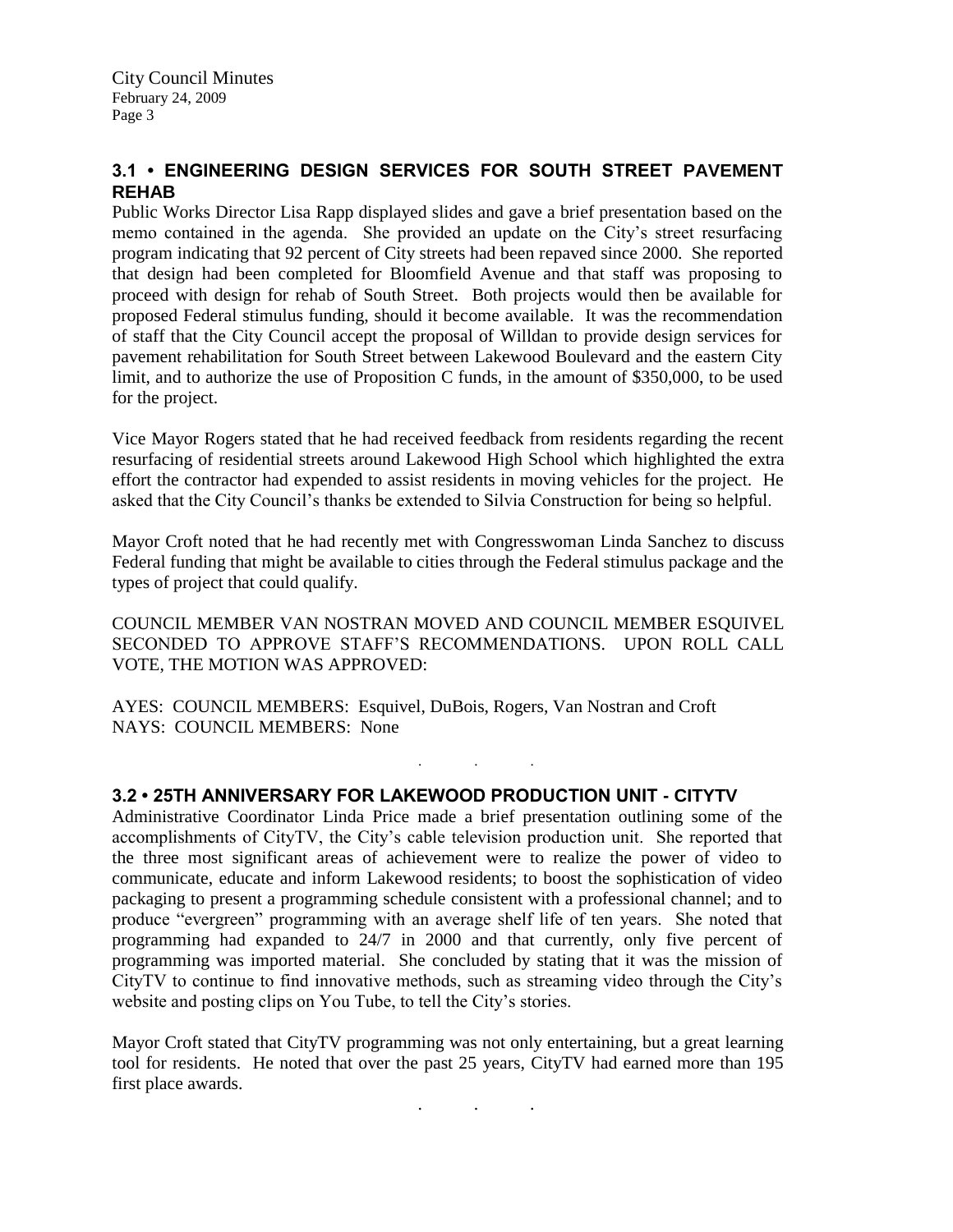City Council Minutes February 24, 2009 Page 4

## **3.3 • REVIEW OF INTERGOVERNMENTAL RELATIONS GOALS**

Deputy City Manager Lisa Novotny gave a report based on the memo in the agenda and stated the City Council's Intergovernmental Relations Committee had completed recommendations for 2009 goals and priorities. She noted that although the main emphasis was on State issues, there were a number of Federal and Regional issues included. She stated that the State legislature had finally passed a State budget that would take the State through the next 18 months, and Proposition 1A had protected most City funding. She reported that State priorities included fighting attacks to local control over land use; supporting underground water storage and funding; supporting legislation to protect communities from sex offenders; and pursuing education legislation. Of concern at the Federal level was a proposal that would put Lakewood residents back into a zone which would require mandatory flood insurance, and being ready with qualifying projects for stimulus funding.

Vice Mayor Rogers stated that in addition to legislation to protect communities from sex offenders, legislative changes to regulations for the location of group homes was needed. He noted that current legislation for location of group homes provided no local input process, allowed an over-concentration in neighborhoods, and did not take into consideration the impacts of multiple homes located on a single street or neighborhood.

VICE MAYOR ROGERS MOVED AND COUNCIL MEMBER VAN NOSTRAN SECONDED TO ADD GROUP HOME REGULATIONS TO THE STATE PRIORITIES FOR INTERGOVERNMENTAL RELATIONS GOALS AND TO APPROVE THE GOALS AND PRIORITIES AS AMENDED. UPON ROLL CALL VOTE, THE MOTION WAS APPROVED:

AYES: COUNCIL MEMBERS: Esquivel, DuBois, Rogers, Van Nostran and Croft NAYS: COUNCIL MEMBERS: None

## **3.4 • ECONOMIC DEVELOPMENT UPDATE**

Community Development Director Jack Gonsalves displayed slides and made a brief presentation on economic developments at the Lakewood Center Mall. He stated that announcements had been made that the clothing chain, Forever 21, would be occupying the site formerly housing the Mervyn's store; that a Nordstrom Rack would be coming to the Mall in 2010; and that the grand opening of the Costco store, the first to be located within a regional shopping mall, was scheduled for Thursday, February 26th. He stated that the Macerich Corporation, which owned and operated the Lakewood Center Mall, also was making plans for the development of the property along Del Amo Boulevard, the site of the closed Lakewood Center Theatre South and the Circuit City building.

. . .

Mayor Croft stated that it was good news that even during very difficult economic times, the Lakewood Center Mall was still able to attract good tenants.